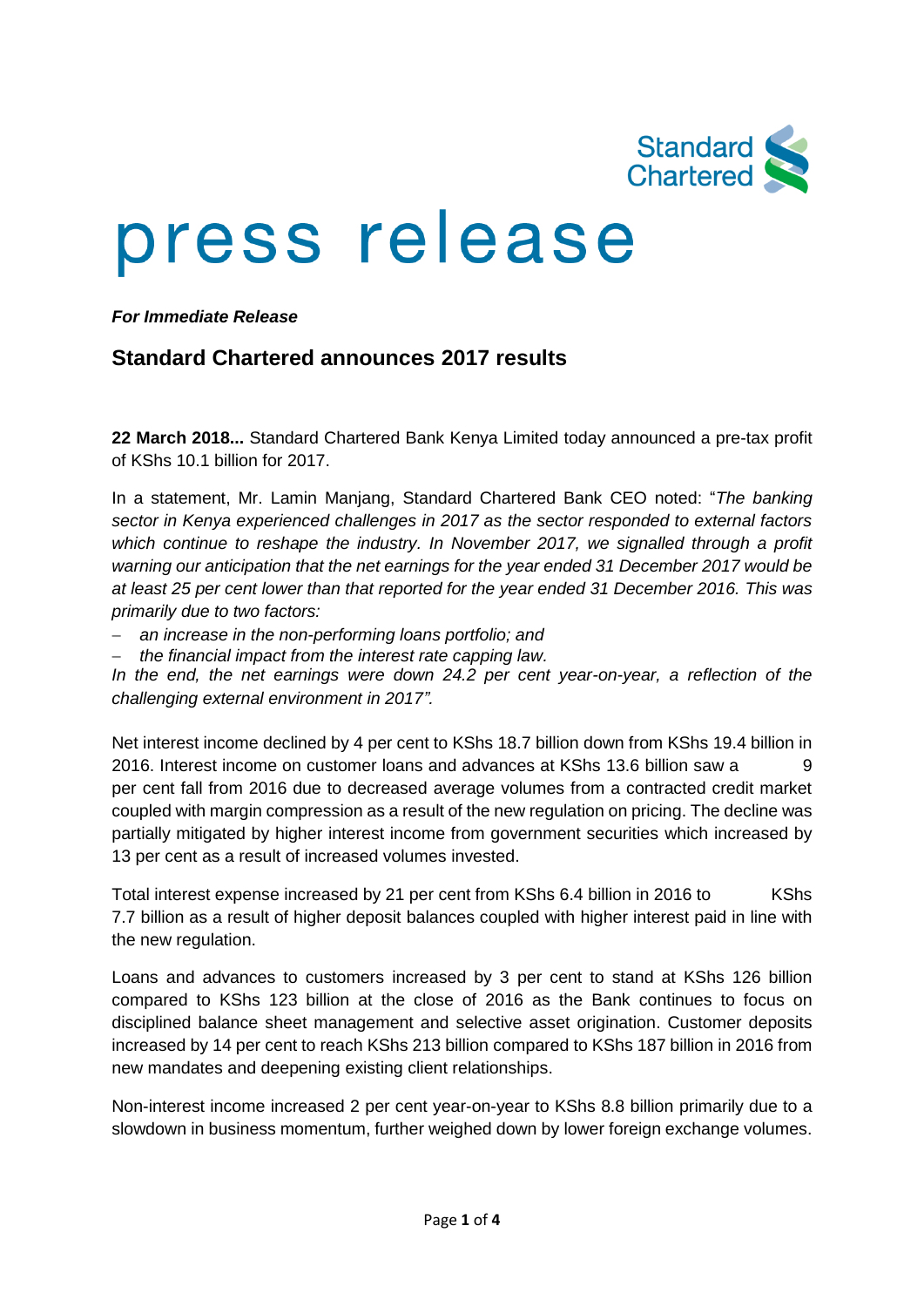Operating expenses grew by 5 per cent to KShs 13.1 billion largely due to implementation of the "Digital by Design" strategy which aims to migrate over 80 per cent of transactions to nonbranch channels by 2020, and inflation. The Bank has prioritised deployment of technology to promote efficiency and enhance risk management. Over the last two years, we have introduced a Mobile app, a revamped online platform, fingerprint log-in technology, Video Banking and Cash Deposit machines. In addition, we have undertaken system enhancements to improve overall efficiency and client experience.

We continue to critically assess the quality of the loan book which has seen loan impairments grow by 90 per cent year-on-year to KShs 4.2 billion with gross non-performing loans increasing to KShs 17.6 billion from KShs 15.0 billion in December 2016 due to a limited number of accounts downgraded during the year. The cover ratio, at 81.4 per cent, remains above the industry average of 34.5 per cent.

We continue to have a very strong capital position with the total capital to risk weighted assets ratio standing at 18.52 per cent.

## **Dividend**

The Board will be recommending to the shareholders at the forthcoming Annual General Meeting the payment of a final dividend for the year of KShs 12.50 for every ordinary share of KShs 5.00. An interim dividend of KShs 4.50 for every ordinary share was declared and paid in October 2017. This will bring the total dividend for the year to KShs 17.00 per ordinary share. The Board recognises the importance of dividends to shareholders, and believes in balancing returns with investments to support future growth, whilst at the same time preserving strong capital ratios.

#### **Summary**

We continue to implement our strategy with the focus being:

- **People**: commitment to the training & development of our staff to drive productivity together with investment in top talent aimed at creating the next generation of leaders.
- **Risk**: tightened risk tolerance to create an increasingly diverse and resilient balance sheet;
- **Innovation**: continuous streamlining of our processes to increase efficiencies and customer satisfaction;
- **Digital**: delivering cost efficiencies through investment in technology and funding incremental investments which build capacity in key areas of strength across the business. This is further complemented by rolling out enhancements to our Retail digital capabilities to enhance customer service;
- **Execute**: execution of our strategy and plans will be a critical enabler.

The Board continues to see many attractive opportunities across the Kenyan economy and remains confident that the Bank's solid foundations underpinned by strong relationships with our clients, a balance sheet that is highly liquid and well capitalised provides a platform for sustainable growth in the long term.

#### **- ENDS-**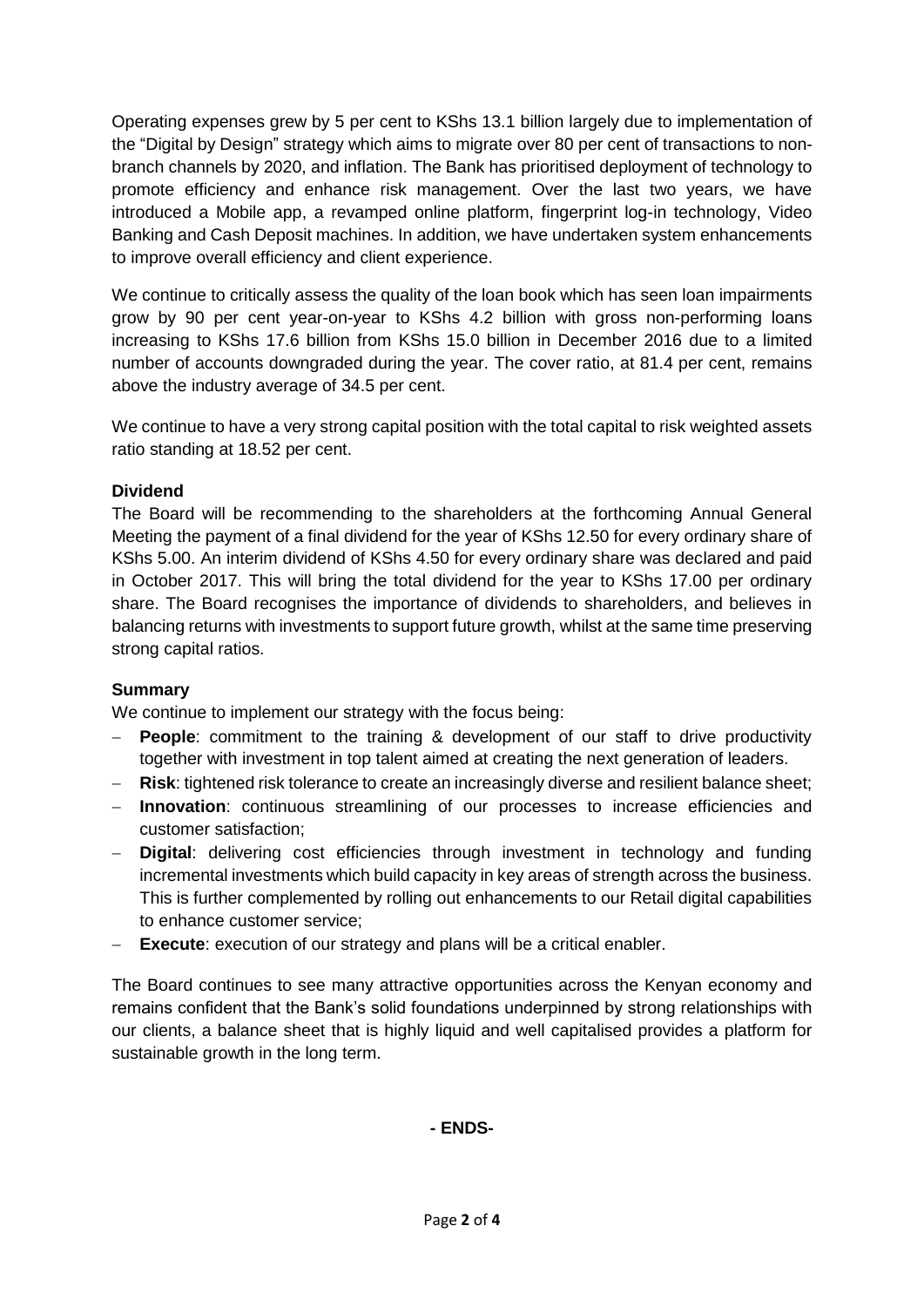For more information or interview opportunities, please contact:

Tom Indimuli,

External Communications

Mobile: +254772066592

Email: Tom.Indimu[li@sc.com](mailto:wasim.benkhadra@sc.com)

#### **Standard Chartered**

We are a leading international banking group, with around 84,000 employees and a 150-year history in some of the world's most dynamic markets. We bank the people and companies driving investment, trade and the creation of wealth across Asia, Africa and the Middle East. Our heritage and values are expressed in our brand promise, Here for good.

Standard Chartered PLC is listed on the London and Hong Kong Stock Exchanges as well as the Bombay and National Stock Exchanges in India.

For more information please visit [www.sc.com.](https://thebridge.zone1.scb.net/external-link.jspa?url=http%3A%2F%2Fwww.sc.com%2F) Explore our insights and comment on our blog, [BeyondBorders.](https://thebridge.zone1.scb.net/external-link.jspa?url=https%3A%2F%2Fwww.sc.com%2FBeyondBorders%2F) Follow Standard Chartered on [Twitter,](https://thebridge.zone1.scb.net/external-link.jspa?url=https%3A%2F%2Ftwitter.com%2FStanChart) [LinkedIn](https://thebridge.zone1.scb.net/external-link.jspa?url=http%3A%2F%2Fwww.linkedin.com%2Fcompany%2Fstandard-chartered-bank) and [Facebook.](https://thebridge.zone1.scb.net/external-link.jspa?url=http%3A%2F%2Fwww.facebook.com%2Fstandardchartered)